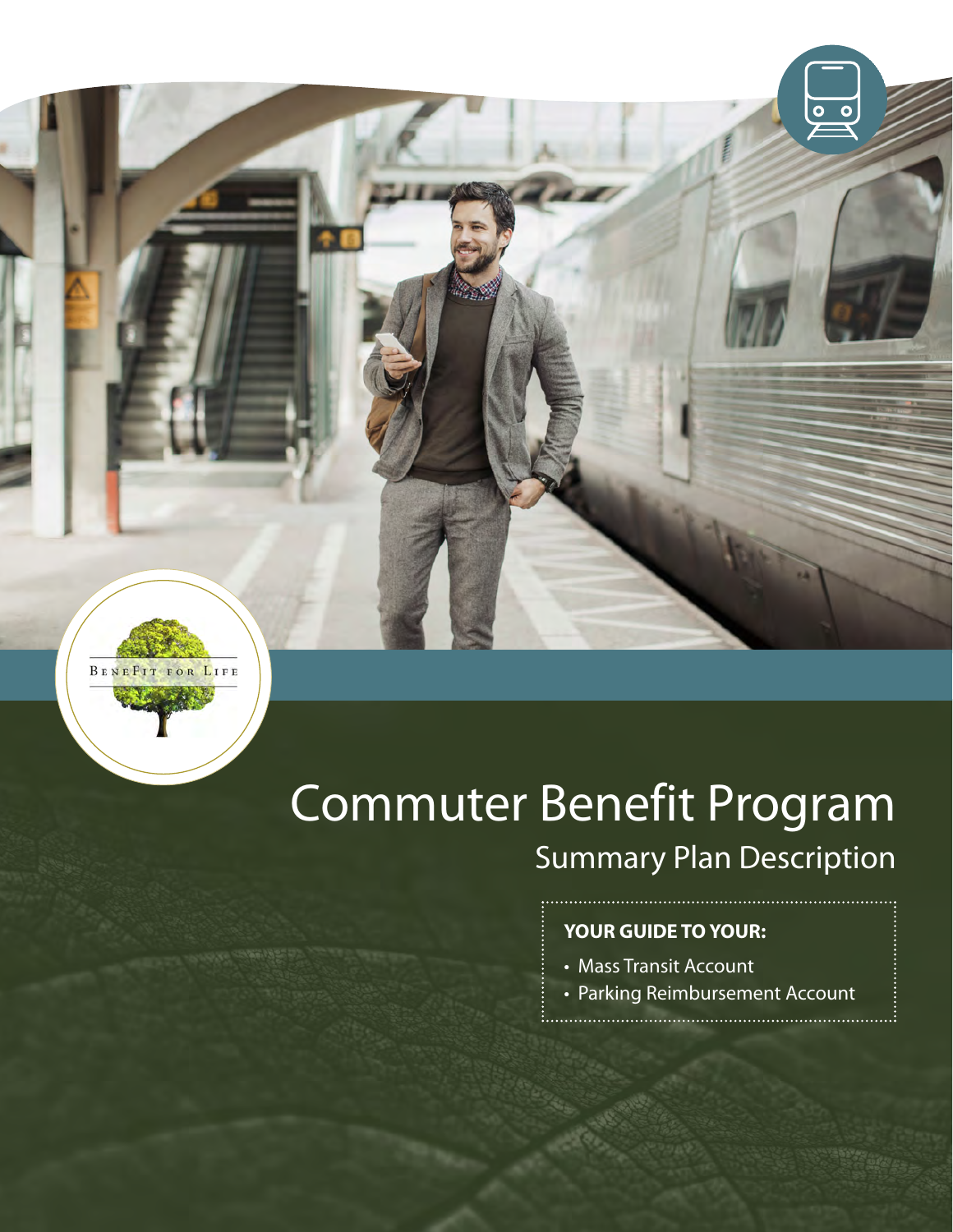# Table of Contents

- [3 The Federal Judiciary Commuter Benefit Program](#page-2-0)
- [3 Fast Facts About the Commuter Benefit Program](#page-2-0)
- [4 What is the Commuter Benefit Program?](#page-3-0)
- [4 Pay as You Go](#page-3-0)
- [4 What are the Advantages of Participating?](#page-3-0)
- [4 Tax savings](#page-3-0)
- [5 Are There Any Disadvantages to Participating?](#page-4-0)
- [5 Who is Eligible to Participate?](#page-4-0)
- [6 When Can I Enroll in the Program?](#page-5-0)
- [6 How Do I Enroll or Change My Election?](#page-5-0)
- [7 What Types of Expenses Can I Submit for Reimbursement?](#page-6-0)
- [7 How Much Should I Contribute?](#page-6-0)
- [7 Need to Change Your Monthly Contribution?](#page-6-0)
- [7 Is There a Limit on How Much I Can Contribute?](#page-6-0)
- [7 Do I Have to "Use Or Lose" the Money in My Commuter Benefit Accounts?](#page-6-0)
- [8](#page-7-0) Can I Receive a Mass Transit Subsidy from My Court and Participate in the Mass Transit Account and Parking Reimbursement Account?
- [8 How Do I Get Reimbursed for My Expenses?](#page-7-0)
- [8 When Does My Participation in the Commuter Benefit Program End?](#page-7-0)
- [9 Things to Remember:](#page-8-0)
- [9 Important Administrative Information](#page-8-0)
- [9 Plan administration](#page-8-0)
- [9 Denial of claims](#page-8-0)
- [10 Employer's right to amend or terminate the plan](#page-9-0)
- [10 Benefits cannot be assigned](#page-9-0)
- [10 Plan participation doesn't guarantee employment](#page-9-0)
- [10 Taxability of benefits](#page-9-0)
- [10 Benefits in the event of your death](#page-9-0)
- [10 Plan facts](#page-9-0)
- [11 Worksheet to Estimate Commuter Benefit Program Expenses](#page-10-0)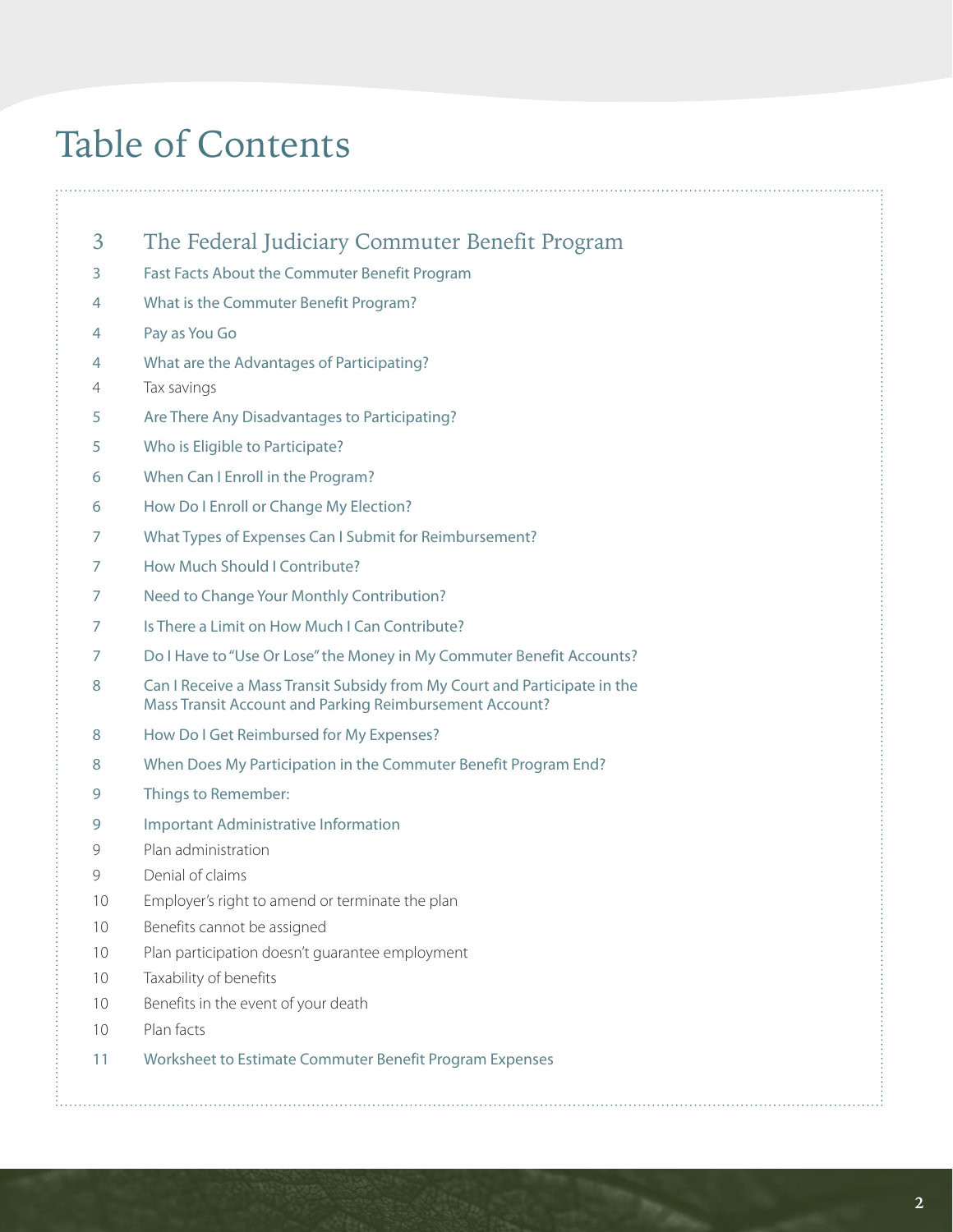# <span id="page-2-0"></span>The Federal Judiciary Commuter Benefit Program

The Federal Judiciary Commuter Benefit Program has been designed to assist eligible judges and employees in defraying the cost of mass transit and certain parking expenses. The program consists of a Parking Reimbursement Account and a Mass Transit Account. Participation in these accounts is completely voluntary. These accounts allow you to set aside part of your salary on a pre-tax basis. This means your monthly contributions are deducted from your salary before taxes are deducted, thereby increasing your spendable income.

The **Mass Transit Account** allows you to set aside part of your paycheck on a pre-tax basis for eligible mass transit (train, subway, light rail, bus, ferry) or vanpool (including Uber Pool and Lyft Line), expenses that you incur commuting to and from work.

You may also elect to participate in the **Parking Reimbursement Account** if you incur expenses for parking at or near your place of employment or near the site at which you board mass transit to commute.

# **Fast Facts About the Commuter Benefit Program**

- **1.** If you commute to work and elect to participate in the Commuter Benefit Program, you may open a Mass Transit Account and/or a Parking Reimbursement Account.
- **2***.* The monthly amount you contribute to your account(s) will be deducted from your paycheck before federal income, state and local income (in most cases), and Social Security taxes are calculated.
- **3.** Generally, you are eligible to participate in the Commuter Benefit Program if you are an active employee, either full-time or part-time, with an appointment of more than 90 days, and have eligible parking expenses. Judges, including senior judges and most recalled judges, are eligible to participate. Annuitants, judges retired from the office, intermittent employees and those with an appointment of 90 days or less are not eligible to participate. Your spouse and/or dependents are also not eligible to participate.
- **4.** If you are an eligible employee, you may enroll in or make changes to your account contributions at any time throughout the year. There is no "Open Season enrollment period" for the Commuter Benefit Program.
- **5.** Eligible parking expenses are expenses you incur for parking any type of vehicle near your place of employment, or near or at a location from which you commute to work via mass transit or vanpool. This can include a monthly parking pass, a daily fee or coins in a parking meter.
- **6.** Eligible mass transit expenses are expenses you incur for commuting to your place of employment. This includes expenses for train, subway, light rail, bus, ferry, and vanpool (including Uber Pool and Lyft Line).
- **7.** Your election will continue from month to month and year to year unless you change it or terminate employment with the Federal Judiciary.
- **8.** Reimbursements for mass transit and parking reimbursement qualified expenses will not exceed the monthly value set forth in Internal Revenue Code Section 132(f), as adjusted for inflation.
- **9.** The money that you have in your account will "roll over" from month to month and year to year. However, should you terminate employment with the Federal Judiciary, you may file a claim for expenses incurred before you terminate employment. Any remaining account balance will be forfeited. Note that you have 180 days or until April 30 of the following year, whichever occurs first, to submit claims for expenses incurred before your date of termination.

To enroll, log in to the JBC website through JENIE or at **<https://judiciary.lifeatworkportal.com>**.

#### **Save money.**

The Commuter Benefit Program lets you set aside pre-tax dollars that you can use to pay for your eligible mass transit and parking expenses.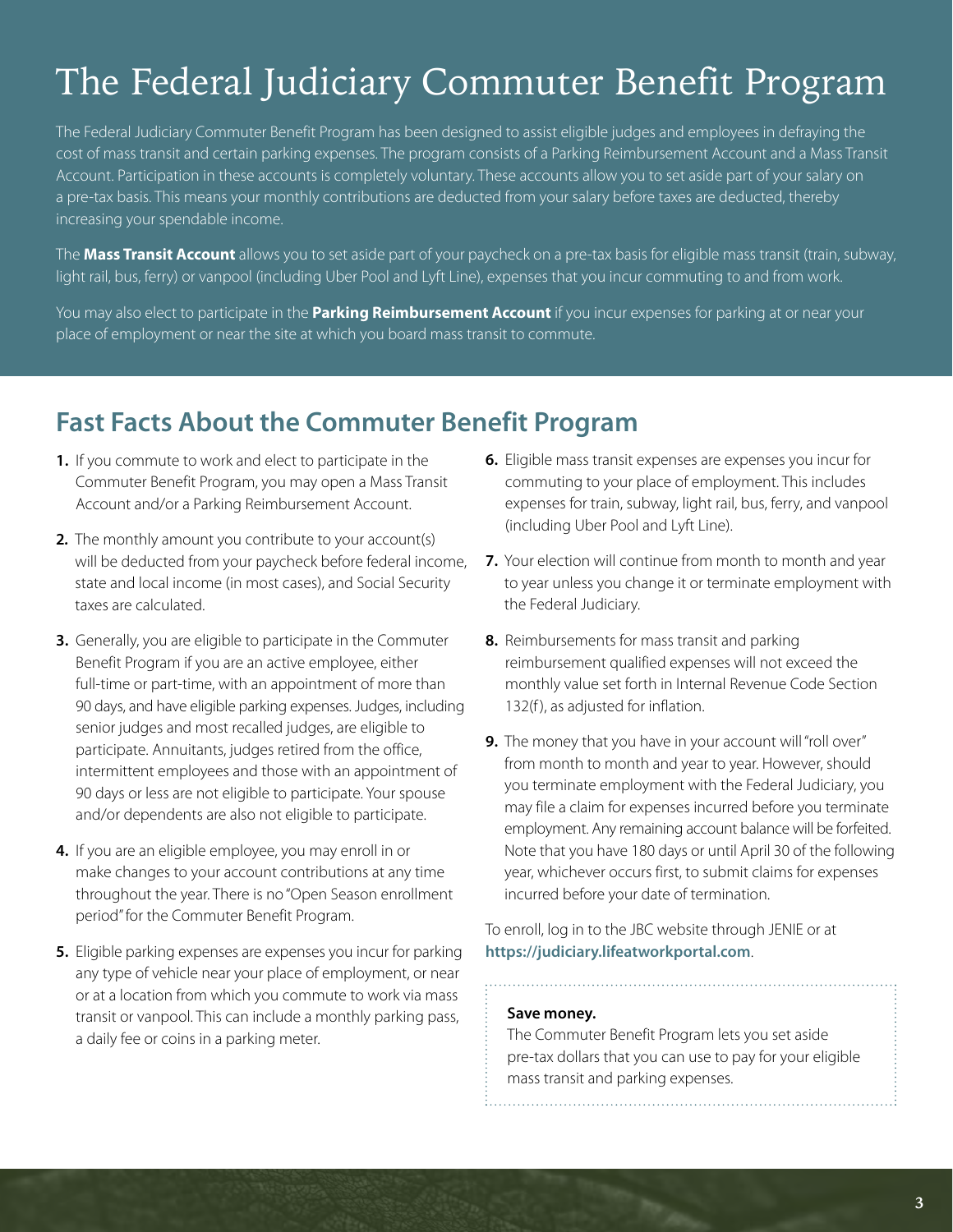### <span id="page-3-0"></span>What is the Judiciary Benefits Center (JBC)?

The JBC is operated by Conduent, Inc., the third-party administrator for the Federal Judiciary Commuter Benefit Program who handles your elections and processes your claims for reimbursement. If you have any questions about your reimbursement or eligible expenses, call the JBC at **1-877-207-3220**, or log in to the JBC website through JENIE or at **<https://judiciary.lifeatworkportal.com>**.

## **What is the Commuter Benefit Program?**

The Federal Judiciary Commuter Benefit Program is a taxqualified transportation benefit based on the guidelines in Section 132(f) of the Internal Revenue Code. It offers you a way to pay for your eligible mass transit and parking costs with tax-free income. You elect to have a portion of your salary set aside before federal income, state and local income (in most cases), and Social Security taxes are taken out.

Participation in a reimbursement account is completely voluntary. You simply determine how much you want to set aside each month, up to the IRS limit, and your election is deducted from each of your paychecks throughout the year. If you are paid biweekly, most months have two pay periods, therefore, your monthly election is divided by two and deducted each pay period. For the two months in the year that have three pay periods, there is no deduction the last pay period of the month.

# **Pay as You Go**

The Commuter Benefit Program is set up as a "pay as you go" account. Your pre-tax paycheck contributions are automatically deposited to the appropriate account, then your expenses are paid up to the amount available in your account(s). You will receive a debit card from BenefitWallet to pay for eligible expenses. Using your BenefitWallet debit card is the easiest and fastest way to pay for your expenses; you won't need to request reimbursement and no claim forms or receipts are required. You must use the BenefitWallet debit card for all mass transit expenses except for vanpool. If your parking provider or vanpool will not accept the BenefitWallet debit card, you may file claims online to be reimbursed for qualified expenses.

# **What are the Advantages of Participating?**

### **Tax savings**

If you spend money on mass transit and/or parking expenses, you'll save money by participating in the Commuter Benefit Program. Because your contributions are made on a pre-tax basis, you reduce your taxable income and increase your spendable income.

The following example compares your take-home pay if you earn a monthly salary of \$4,100 and use the Parking Reimbursement Account or the Mass Transit Account to pay for your commuting expenses pre-tax versus paying for expenses after taxes have been deducted.

|                                      | With the Commuter Benefit Program | Without the Commuter Benefit Program |
|--------------------------------------|-----------------------------------|--------------------------------------|
| If your monthly salary is:           | \$4,100                           | \$4,100                              |
| And you elect to contribute:         | \$100                             | N/A                                  |
| You pay taxes on:                    | \$4,000                           | \$4,100                              |
| Minus federal income tax (28%):      | $-51,120$                         | $-51,148$                            |
| Minus Social Security taxes (7.65%): | $-5306$                           | $-5314$                              |
| Your take-home pay is:               | \$2,574                           | \$2,638                              |
| Your after-tax commuting expenses*:  | N/A                               | \$100                                |
| Your spendable income:               | \$2,574                           | \$2,538                              |
|                                      |                                   |                                      |

**Commuter Benefit Program saves you: \$36/month or \$432/year**

*\* Remember, these are expenses that you would have incurred and paid for even if you didn't participate in the Commuter Benefit Program.*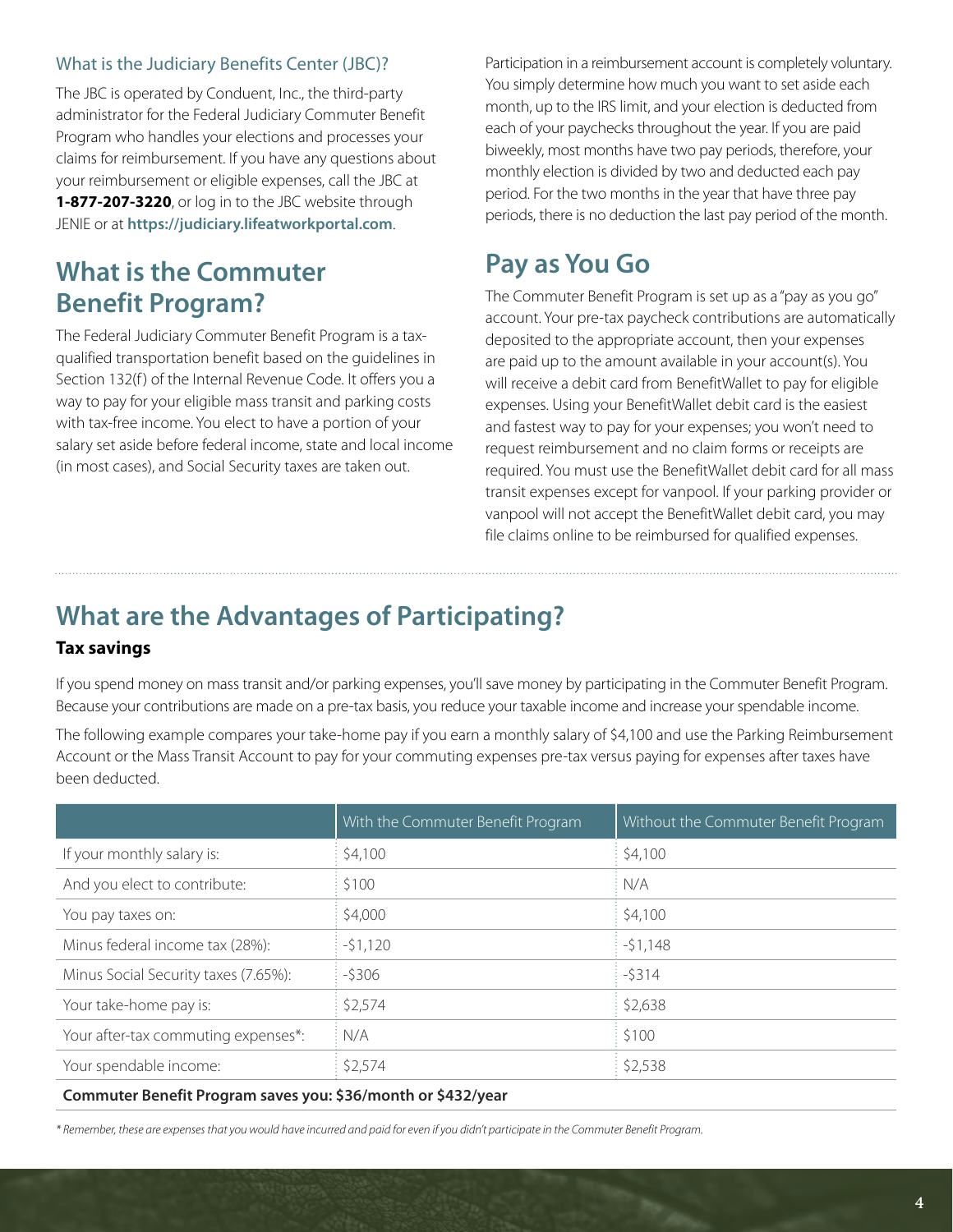### <span id="page-4-0"></span>**Tax-qualified plan**

The Commuter Benefit Program is a tax-qualified plan based on the guidelines in Section 132(f ) of the Internal Revenue Code.

Also, the amount you save in taxes under this program will vary depending on the amount you set aside in the account(s), your annual earnings, whether or not you pay Social Security tax, the number of exemptions and deductions you claim on your tax return, your tax bracket, and your state and local tax regulations. Check with your tax advisor for information on how participation will affect your tax savings.

# **Are There Any Disadvantages to Participating?**

When you elect to participate in the Commuter Benefit Program, the salary on which your annual contributions to Social Security are based may be reduced, which may result in a reduction in the Social Security benefit you receive at retirement. However, increasing your personal savings by participating in the Commuter Benefit Program can more than make up the difference.

If you should terminate employment with the Federal Judiciary, any unclaimed funds cannot be refunded to you unless you file a claim for expenses incurred before you terminate employment.

# **Who is Eligible to Participate?**

You are eligible to participate in the Commuter Benefit Program if you have an appointment of more than 90 days and you are a full-time or part-time employee. Judges, including senior judges and most recalled judges, are eligible to participate.

Annuitants, judges retired from the office, intermittent employees or those with an appointment Not-To-Exceed (NTE) date of 90 days or less are not eligible to participate in this Program.

New hires that meet the eligibility requirements may enroll in the Commuter Benefit Program immediately. For more information please see "**[How Do I Enroll or Change My Election?](#page-5-0)**".





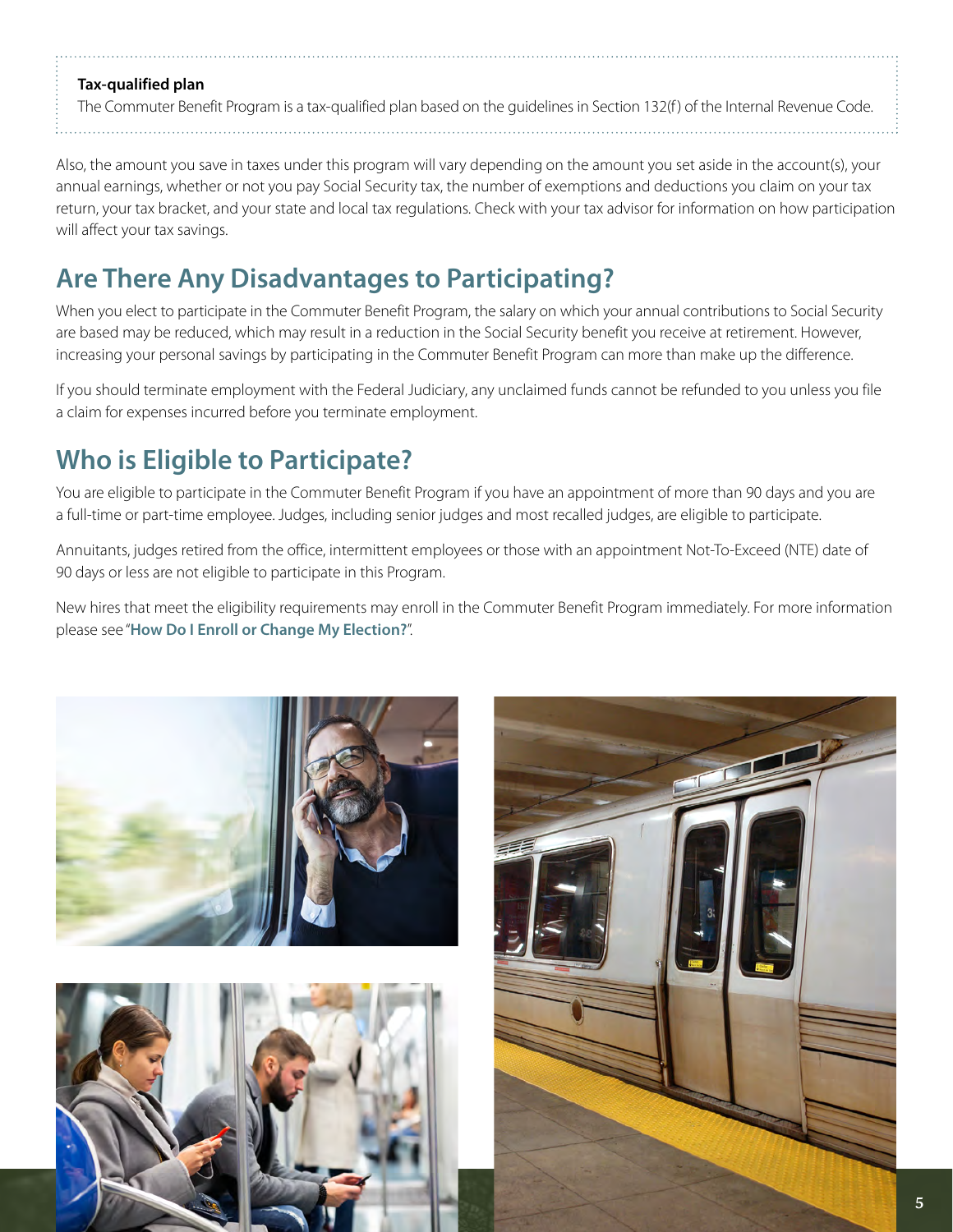# <span id="page-5-0"></span>**When Can I Enroll in the Program?**

There is no set annual enrollment period for the Commuter Benefit Program. You may enroll or make changes to your account at any time, as explained below.

# **How Do I Enroll or Change My Election?**

The Plan allows you to enroll or make changes to your contribution amount at any time throughout the year. Before you enroll, estimate how much you spend each month on mass transit and parking expenses. During the enrollment process, you'll set your pre-tax payroll deductions; in 2021 you can contribute up to \$270 per month to each account to pay for eligible expenses. There are four ways you may enroll or make a change to your Commuter Benefit Program account(s):

### **1. Online**

- Log in to the JBC website through JENIE or at **<https://judiciary.lifeatworkportal.com>**, then elect the Mass Transit Account, the Parking Reimbursement Account or both.
- You can enroll in the Commuter Benefit Program or change your monthly contributions at any time: **JBC website home page** > **Life Events** > **Explore or Report a New Life Event** > **Change Commuter Election**.

### **2. Phone**

• Call the JBC at **1-877-207-3220**

### **3. Fax**

• Fax your enrollment/change form to the JBC at **1-855-904-0348**. Enrollment forms can also be found on the J-Net under "Forms."

### **4. Mail**

• Complete the paper enrollment/change form and mail it to:

**Judiciary Benefits Center PO Box 18031 Norfolk, VA 23501-1887**



Please note that if you mail, call or fax an enrollment form in to make your change, the effective date of your enrollment/change is based on the date your enrollment/change form is received by the Judiciary Benefits Center.

The effective date is the next pay period after the JBC receives your election. Please refer to the Monthly and Biweekly Payroll schedules found by logging on to the JBC website through JENIE or at **<https://judiciary.life@workportal.com>** > **Library > Plan Information > QLE and Effective Date Charts**. Your election will carry over month-to-month and year-to-year until you amend it, cancel it, or terminate your employment. Any funds that remain in your account upon your termination from employment with the Judiciary will be forfeited.

When you enroll, change or cancel your election, you will receive an email confirming you made a change and directing you to access your account to review the confirmation of the transaction. If we do not have your email address on file, the Judiciary Benefits Center will send you a paper confirmation statement within approximately five to seven business days. Be sure to review your confirmation statement for accuracy so that you may receive appropriate reimbursement.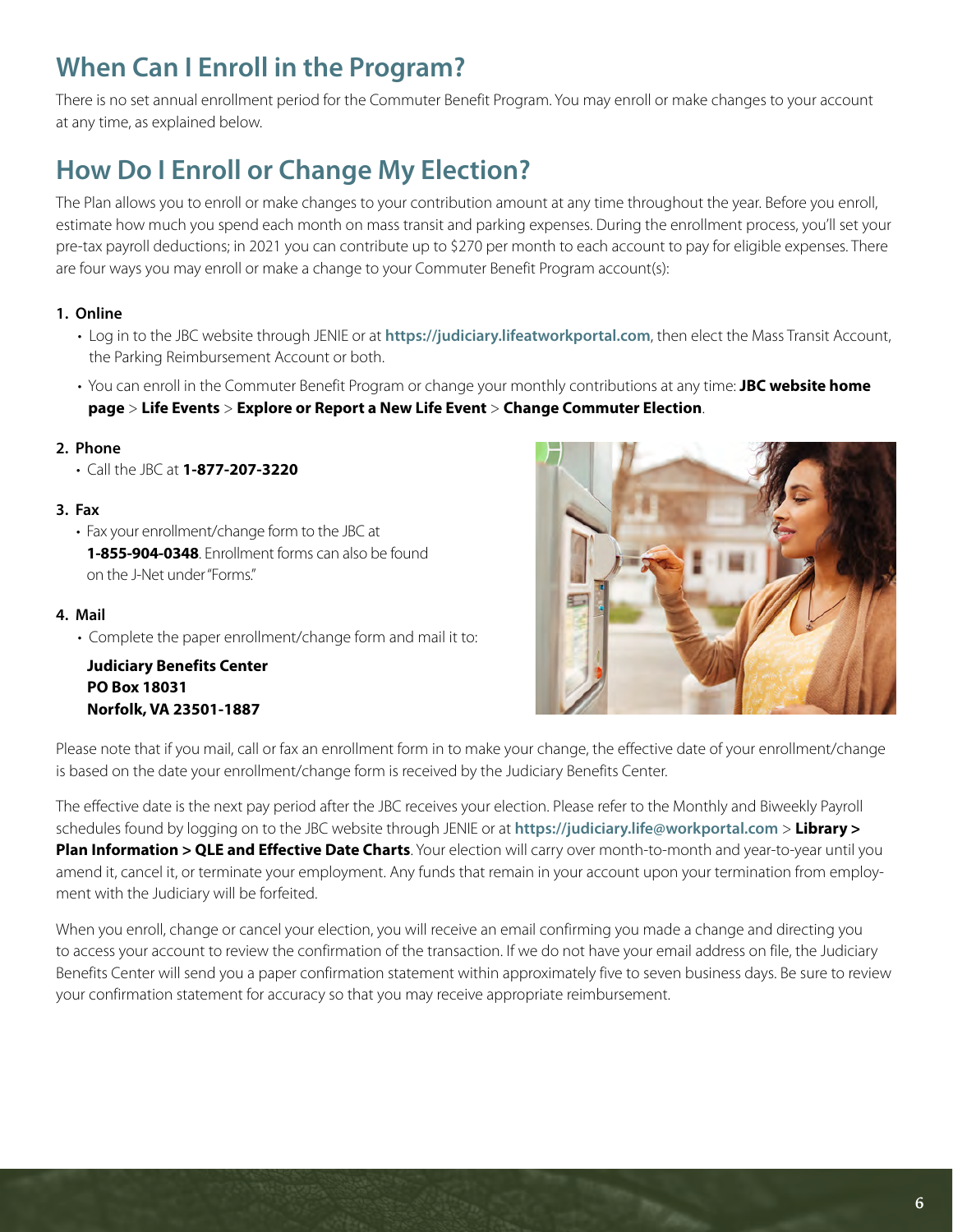# <span id="page-6-0"></span>**What Types of Expenses Can I Submit for Reimbursement?**

IRS rules determine which expenses are eligible. In general, the Commuter Benefit Program covers:

- Mass transit expenses related to your commute to work, including train, subway, light rail, bus, ferry, and vanpool (including Uber Pool and Lyft Line)
- Parking at or near work
- Parking expenses at or near public transportation to get to work

# **How Much Should I Contribute?**

When determining how much money to contribute to your Commuter Benefit Program account(s) you should take into consideration the amount of expenses that you will incur on a monthly basis.

Remember to deduct vacation time so that you will not have an excess of money in your account. For example, if you typically spend \$40 per month on parking, your monthly contribution would be \$40. However, say you're planning a two-week vacation in July. Expenses for that month would only be \$20. You should contact the JBC in late May or early June to make an adjustment to your contribution for the month of July. You would then adjust your election for the month of August.

You will also want to account for any commuter benefits that are provided to you by your court. Any additional benefits that are provided to you for your mass transit and/or parking are subject to the monthly maximum set by the IRS. Your total for the month between your pre-tax benefit and the benefit provided by your court cannot exceed the monthly maximum set by the IRS.



# **Need to Change Your Monthly Contribution?**

The Program allows you to make changes to your election at any time by logging in to the JBC website through JENIE or at **<https://judiciary.lifeatworkportal.com>** > **Life Events** > **Explore or Report a New Life Event** > **Change Commuter Election**. You can also call the JBC at **1-877-207-3220**. Representatives are available Monday through Friday 9 am to 9 pm ET, except federal holidays.

# **Is There a Limit on How Much I Can Contribute?**

Yes. The Internal Revenue Code sets limits on the amount you may contribute into your Commuter Benefit Program account(s). These limits are adjusted each year for inflation and are currently set at \$270 per month for each account. The monthly maximum for mass transit and parking expenses may be increased according to IRS regulations. If and when the IRS announces a change, the Judiciary will keep you informed, or log in to the JBC website through JENIE or at **<https://judiciary.lifeatworkportal.com>** to keep updated on the monthly maximum allowance for your reimbursement account.

# **Do I Have to "Use or Lose" the Money in My Commuter Benefit Program Account(s)?**

No. The amount you contribute to your account(s) will be rolled over from month to month and year to year, as long as you are eligible to participate in the Commuter Benefit Program. However, you would forfeit funds if you terminate employment with the Federal Judiciary and there are unused funds remaining in your account.

### **Estimate your annual parking expenses.**

Use the worksheet on **[page 1](#page-10-0)1** to help estimate your expenses.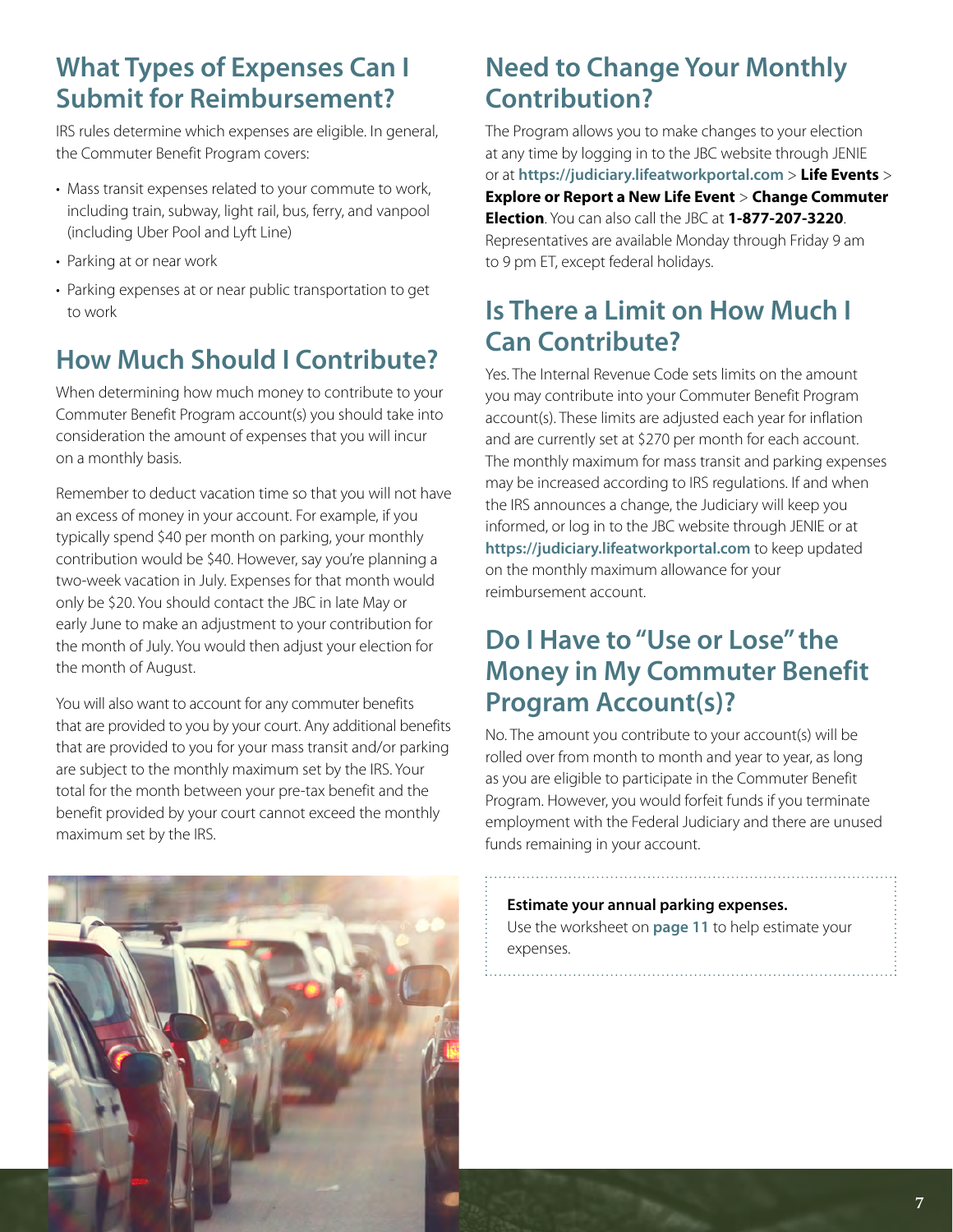# <span id="page-7-0"></span>**Can I Receive a Mass Transit Subsidy from My Court and Participate in the Mass Transit Account and Parking Reimbursement Account?**

Yes. Internal Revenue Code section 132(f) sets a monthly limit for each – in 2021 the IRS limits are \$270 for mass transit and \$270 for parking – and permits eligible employees to participate in one or both of these programs. You may use both of these programs to help defray the cost of your commuting expenses as long as you do not exceed the IRS maximum limits. Please note the Commuter Benefit Program is in addition to the Mass Transit Subsidy programs that some courts are administering under which employees receive, as tax-free fringe benefits, public transportation subsidies that are in addition to gross income. If you participate in both the Commuter Benefit Mass Transit Program and the Subsidy programs, the 2021 IRS limit would be \$270 total, considering reimbursements from both programs combined. For instance, if you received a parking subsidy of \$70, you would only be eligible to receive a maximum of \$200 from the Parking Reimbursement Account.

# **How Do I Get Reimbursed for My Expenses?**

In most cases, you will not have to submit a claim for reimbursement. This is because your BenefitWallet debit card pulls funds from the appropriate account at the point of purchase to pay for eligible expenses. If your BenefitWallet debit card is not accepted at your vanpool or parking provider, you may file claims online to be reimbursed for qualified expenses. Please note that your claims must be submitted within 180 days of the service date.

Reimbursement payments will be made via Electronic Funds Transfer (EFT) to the same banking account as your paycheck. You will only be reimbursed for expenses if you have sufficient funds in your Reimbursement Account. Any portion of an eligible claim that is not paid will be "pended" until sufficient payroll deposits are received. If you do not receive your paycheck by EFT, the JBC will send a paper check to you, once the total of your reimbursements equals \$25 or at the end of the month, whichever occurs first.

For example, if you submit a claim for \$50, but you only have \$30 in your account, you will be paid the \$30, and the remainder will be paid when you have future payroll deposits into your account.

There are three ways to submit your reimbursement:

- **1. Online:** Log in to the JBC website through JENIE or at **<https://judiciary.lifeatworkportal.com>**.
- **2. Fax:** Completed claim form\* to **1-855-904-0655**.
- **3. Mail:** Completed claim form\* to:

### **Judiciary Benefits Center FSA PO Box 18033 Norfolk, VA 23501-1887**

*\* Claim form needed if you choose to fax or mail your reimbursement request. Make sure to sign and date the claim form and keep a copy with your supporting documentation for your records if you fax or mail in your form.*

### **Want to track your Commuter Benefit Program account balance(s)?**

You can check your Commuter Benefit Program account balance(s) by logging in to the JBC website through JENIE or at **<https://judiciary.lifeatworkportal.com>**, then accessing the BenefitWallet member portal.

## **When Does My Participation in the Commuter Benefit Program End?**

Your participation in the Commuter Benefit Program will end when:

- You are no longer employed by the Federal Judiciary;
- You are no longer eligible to participate based on your appointment;
- You elect to stop contributing to your Commuter Benefit Program account(s); or
- The Administrative Office of the U.S. Courts terminates the Commuter Benefit Program.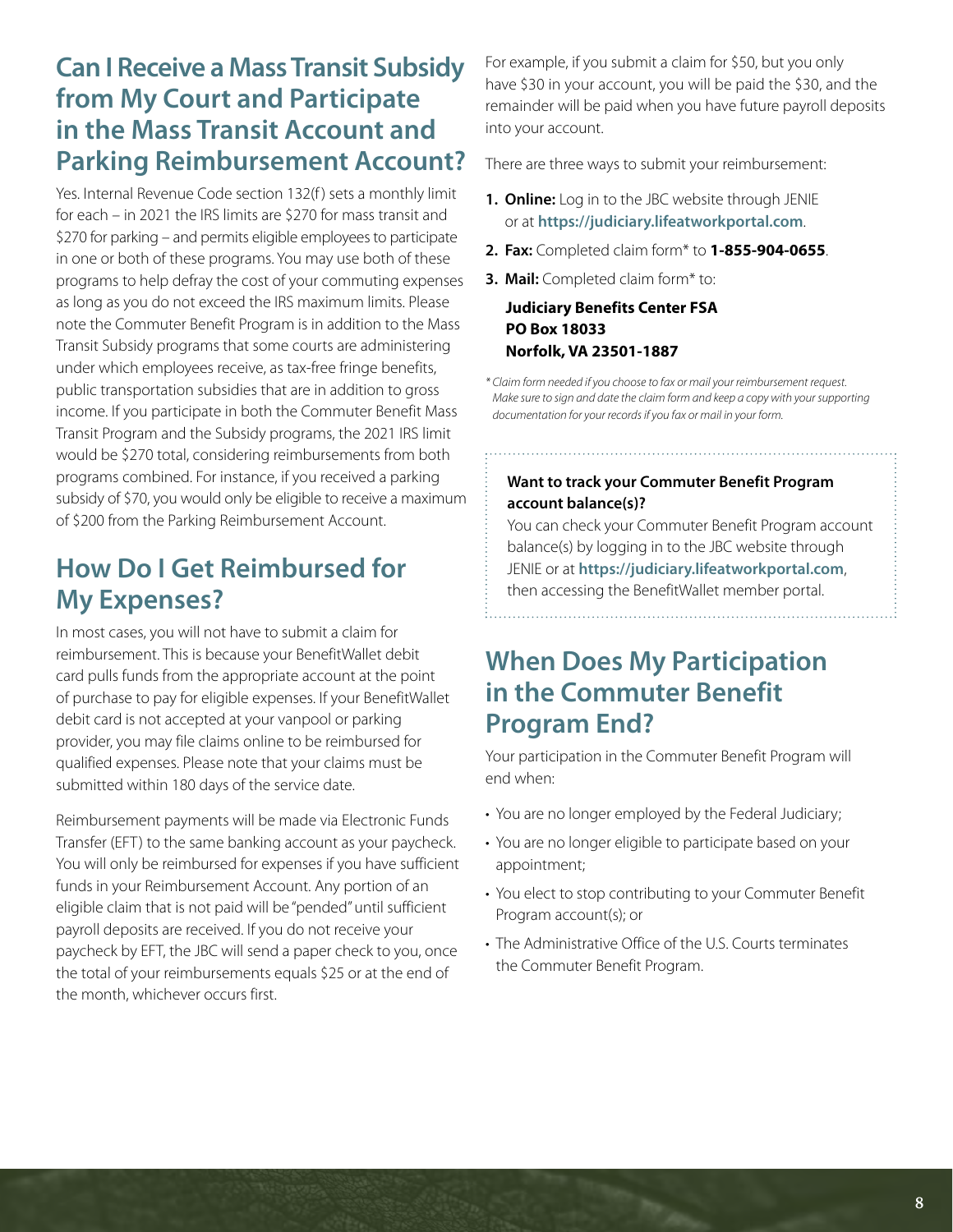# <span id="page-8-0"></span>**Things to Remember:**

- Carefully consider your mass transit and parking expenses. If you will not incur mass transit/parking costs because of vacation or leave, make sure to adjust your contributions accordingly. For a worksheet to help plan your parking and mass transit expenses, please see **[page 11](#page-10-0)**. To make a change to your account, log on to the JBC website through JENIE or at **<https://judiciary.lifeatworkportal.com>** or call the JBC at **1-877-207-3220**.
- The IRS sets monthly limits on the maximum contributions for tax-free transportation plans. The limits are adjusted for inflation each year. Currently the contribution limit is \$270 per month for each account.
- You may not transfer money from one Reimbursement Account to the other. For example, if you have an excess of money in your Mass Transit Reimbursement Account, you may not use that money to pay for your parking expenses.
- The amount you contribute to your account will carry over from month to month and year to year until you elect to change it or cancel it, or until you terminate employment with the Federal Judiciary. However, any funds remaining in your account are forfeited if you leave the employment of the Judiciary.

#### **Get a Claim Form Online**

For your convenience, Commuter Benefit Program claim forms are available by logging in to the JBC website through JENIE or at **<https://judiciary.lifeatworkportal.com>** or by calling the JBC at **1-877-207-3220**.



# **Important Administrative Information**

### Plan administration

Both the Administrative Office of the U.S. Courts and the third-party administrator, Judiciary Benefits Center operated by Conduent, play a role in providing you the benefits described in this booklet.

The third-party administrator for the Flexible Benefit Program, BenefitWallet, operated by Conduent, determines eligibility, provides enrollment materials, processes enrollments/changes, adjudicates and pays claims for reimbursement, maintains account information, and answers employee questions.

The Administrative Office of the U.S. Courts has sole, complete and final discretionary authority to make all determinations regarding eligibility, elections, contributions, reimbursements and administration under the Commuter Benefit Program and to construe all terms under the Plan Documents and all other relevant documents.

### Denial of claims

If you submit an expense for reimbursement that is denied, you will receive written notice within 90 days after the receipt of your claim that will include the reason for the denial and and a general description of any additonal information necessary for you to perfect the claim.

You may appeal the denial in writing within 60 days after you have received the notice of denial. The Plan administrator will then review your claim. The decision on whether to deny or grant your claim will be sent to you within 60 days after the receipt of your request for review of your claim.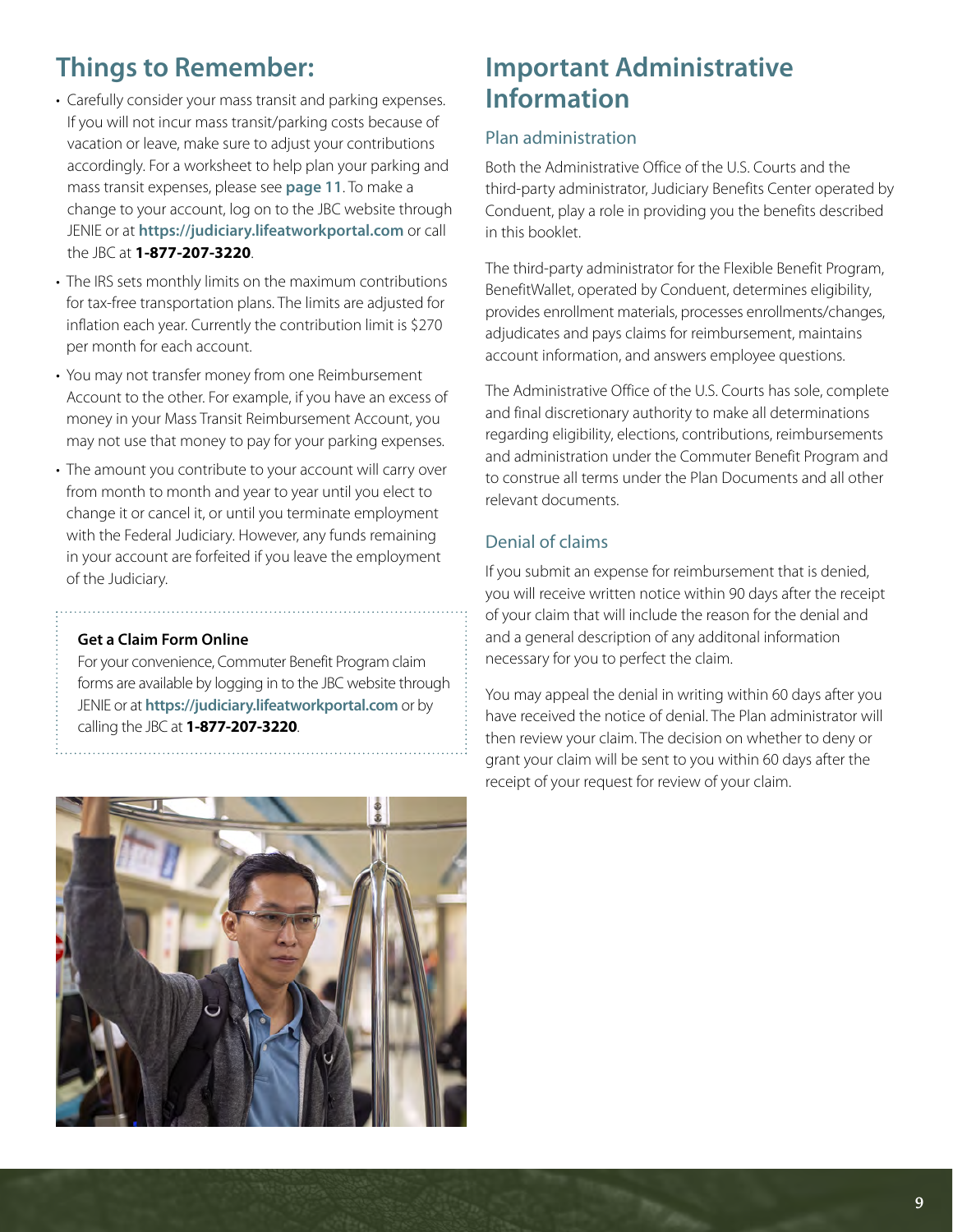### <span id="page-9-0"></span>Employer's right to amend or terminate the plan

The Administrative Office of the U.S. Courts may amend or terminate the Commuter Benefit Program at any time and without prior notice. The decision to terminate the Plan will be made in writing and will be approved by the Administrative Office of the U.S. Courts in accordance with its normal procedures for transacting business. Affiliated employers (Federal Judicial Center and United States Sentencing Commission) may withdraw from participation in the Plan, but may not terminate the Plan.

#### Benefits cannot be assigned

Except as permitted by law, no assignment of any rights or benefits arising under the Plan shall be permitted or recognized. The Administrative Office of the U.S. Courts shall not be liable for or subject to the debts, contracts, or liabilities of any person entitled to benefits under this Plan.

### Plan participation doesn't guarantee employment

Nothing in this booklet says or implies that participation in the Plan is a guarantee of continued employment with the Federal Judiciary.

### Taxability of benefits

The Employer makes no guarantee as to the excludability of benefits under this Plan from federal, state, or local taxes, and it shall be the employee's sole responsibility to pay any taxes due as a result of the payment of benefits hereunder.

#### Benefits in the event of your death

If you die while you are a Plan participant, reimbursement for any eligible expense you may have incurred will be paid to your surviving spouse if you are married. Otherwise, the benefit will be paid to your estate. The remaining balance in your account will be forfeited upon your death.

### Plan facts

| <b>Legal Name of Plan</b>                  | Commuter Benefit Program                                                         |
|--------------------------------------------|----------------------------------------------------------------------------------|
| <b>Plan Sponsor</b>                        | Administrative Office of the U.S. Courts                                         |
|                                            | One Columbus Circle, NE                                                          |
|                                            | Washington, DC 20544                                                             |
| <b>Plan Type</b>                           | The Plan is a tax-free transportation plan under Section $132(f)$ of the         |
|                                            | Internal Revenue Code.                                                           |
| <b>Plan Year</b>                           | January 1 to December 31                                                         |
| <b>Plan Administrator</b>                  | Judiciary Benefits Center operated by Conduent                                   |
|                                            | PO Box 18033                                                                     |
|                                            | Norfolk, VA 23501-1887                                                           |
|                                            | 1-877-207-3220                                                                   |
| <b>Agent for Services of Legal Process</b> | Administrative Office of the U.S. Courts                                         |
| <b>Plan Funding</b>                        | Employee contributions are made through employee salary-reduction contributions. |
| <b>Legal Process</b>                       | Administrative Office of the U.S. Courts                                         |